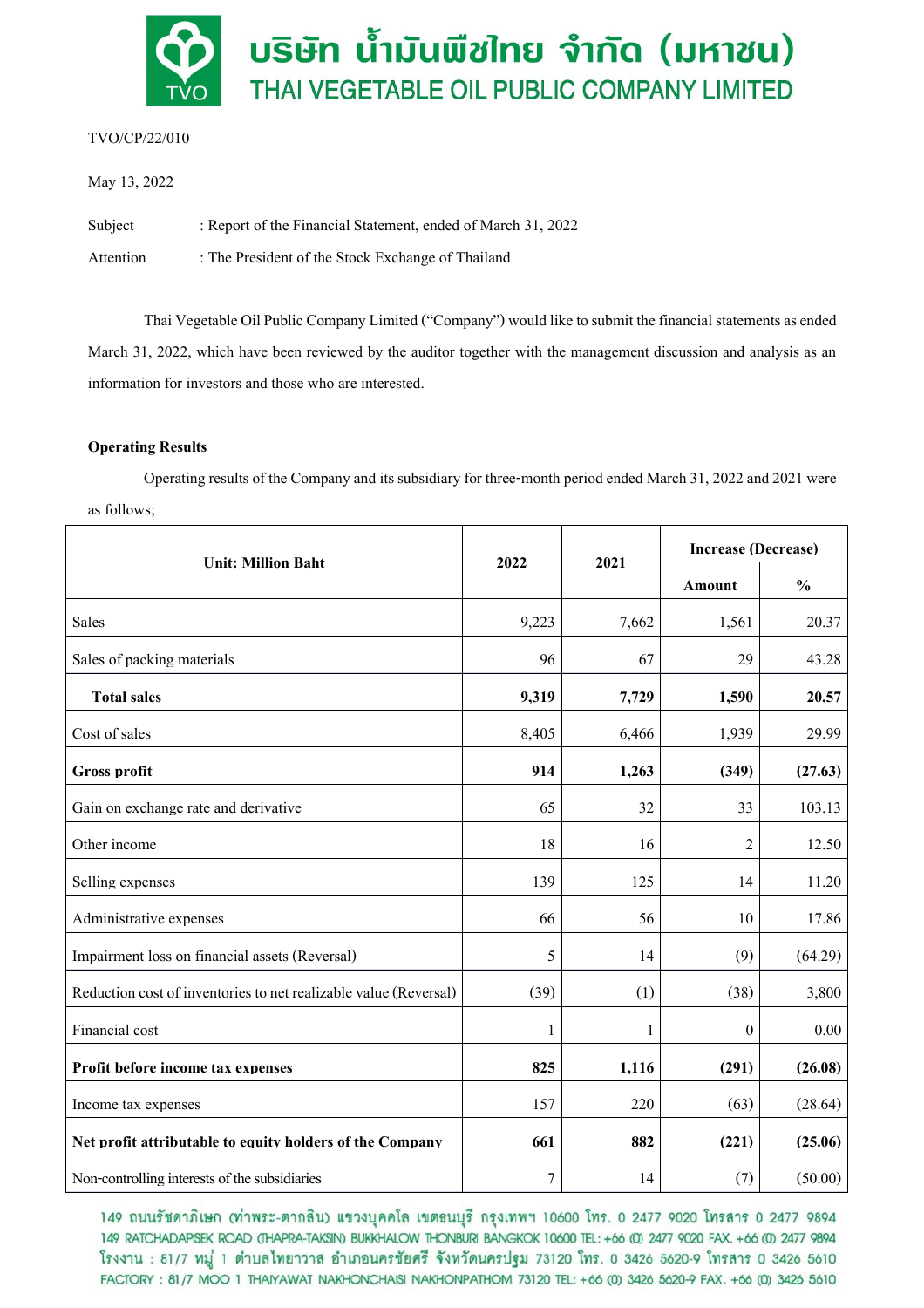In the first quarter of the year2022, the Company and its subsidiary had a net profit Baht661 million, decreased by Baht 221 million or down by 25.06% from Baht 882 million when compared to the same quarter in 2021. The main reasons were;

## **1. Sales Revenues**

The Company and its subsidiary had total sales revenue of Baht 9,319 million, increased by Baht 1,590 million or up by 20.57% from Baht 7,729 million when compared to the first quarter of the year 2021. The revenue from sales of products was Baht 9,223 million, increased by Baht 1,561 million or up by 20.37% from Baht 7,662 million when compared to the first quarter of the year 2021, and the revenue from sales of packaging materials was Baht 96 million, increased by Baht 29 million or up by 43.28% from Baht 67 million when compared to the first quarter of the year 2021. The details were as follows;

- **Revenue from sales of soybean meal and other animal feed ingredients** increased when compared to the first quarter of the year 2021, mainly due to higher soybean meal selling price which followed the rise of domestic soybean meal price and international market since the end of the year 2021 as Brazil and Argentina experienced drought conditions that caused lower soybean production forecasts. The Russia-Ukraine conflict pushed up the prices of all raw materials. Freight rates have also continuously increased due to rising oil prices. In addition, the Company had more orders from the feed mills due to the delay of their imported soybean meal shipment.
- **Revenue from sales of refined soybean oil increased when compared to the first quarter of the year 2021,** mainly due to the increase in selling prices in line with the rising of vegetable oils prices in the global market due to tight stocks of all vegetable oils and the conflict between Russia and Ukraine affecting sunflower oil exports which is the second largest vegetable oil in world trade market after palm oil. In addition, the situation in domestic market has benefited from the low domestic palm oil stocks causing the domestic palm oil prices to rise above soybean oil, led consumers switch to soybean oil instead of palm oil. For international market, the tight vegetable oil stocks and the palm oil export tax adjustment by Indonesia allowed the Company to adjust the selling prices, which was beneficial to the Company's soybean oil export.
- **Revenue from sales of packaging materials** increased when compared to the first quarter of the year 2021, due to an increase in selling prices and overall sales volume.

#### **2. Cost ofSales and Gross Profits**

The Company and its subsidiary's cost of sales was Baht 8,405 million, increased by Baht 1,939 million or up by 29.99% from Baht 6,466 million in accordance with the sales revenue. The gross profits of the Company and its subsidiary was Baht 914 million, decreased by Baht 349 million or down by 27.63% from Baht 1,263 million when compared to the first quarter of the year 2021. The main reasons were;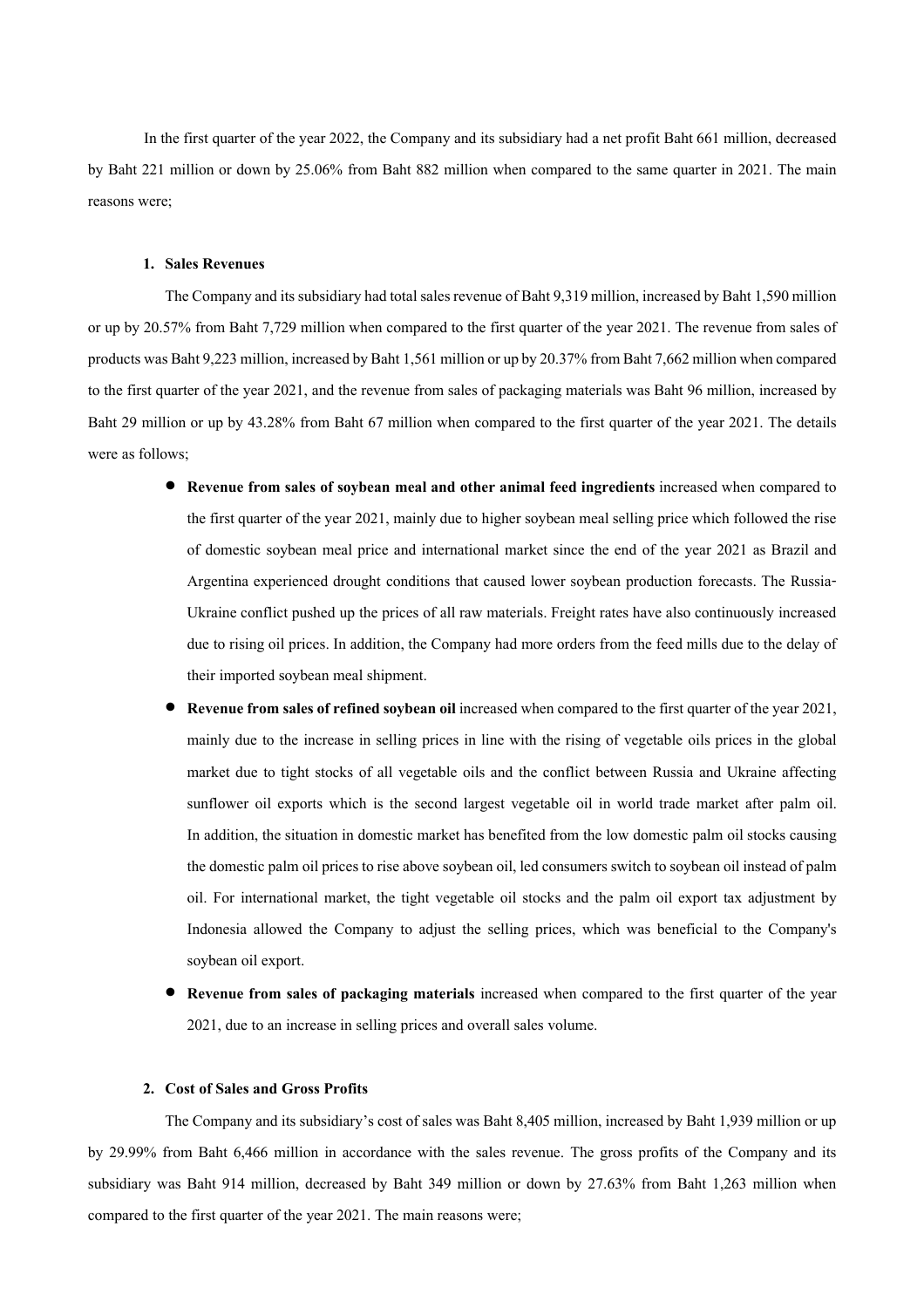- **Cost of Sales and Gross Profits of the Company:** The cost of sales was higher when compared to the first quarter of the year 2021 mainly due to the rising price of soybeans, the main raw material, which in line with the soybean prices in global market as soybean yields were expected to decrease due to a drought in South America. Even though the selling price of soybean meal and soybean oil had increased when compared to the same period of last year, the increasing rate of cost of sales was higher than sales revenue. As a result, the Company's gross profit was decreased when compared to the first quarter of the year 2021.
- **Cost of Sales and Gross Profits of the Company's subsidiary:** The cost of sales of the Company's subsidiary increased in accordance with the rising in crude oil and plastic raw materials price when compared to the first quarter of the year 2021, resulting in higher cost of plastic pellets, which were the main raw material used in packaging production in the first quarter of the year 2022. Even though the sales volume and the selling price had increased, the increasing rate of cost of sales was higher than sales revenue. As a result, the Company's subsidiary had lower gross profit when compared to the first quarter of the year 2021.

#### **3. Gainon Exchange Rate and Derivative**

Despite of fluctuations in the exchange rate and commodity prices, the Company was able to manage and hedge against exchange rate risk. As a result, the Company and its subsidiary gained on exchange rate and derivative totaling Baht 65 million increased by Baht 33 million or up by 103.13% from Baht 32 million when compared to the first quarter of the year 2021.

### **4. Other income**

The Company and its subsidiary generated other income of Baht 18 million, increased by Baht 2 million or up by 12.50% from Baht 16 million. The increasing of gain was mainly due to sale of the idle assets.

### **5. Selling and Administrative Expenses**

The Company and its subsidiary's selling expenses was Baht 139 million, increased by Baht 14 million or up by 11.20% from Baht 125 million when compared to the first quarter of the year 2021 due to the increase in export expenses. Administrative Expenses was Baht 66 million, increased by Baht 10 million or up by 17.86% from Baht 56 million when compared to the first quarter of the year 2021, mainly due to the expenses of salaries, wages and employee benefits.

### **6. Reductionof inventory tonet realizable value**

In the first quarter of the year 2022, the Company recorded loss on reduction of inventory to net realizable value received (Reversal) of Baht 39 million in some products items.